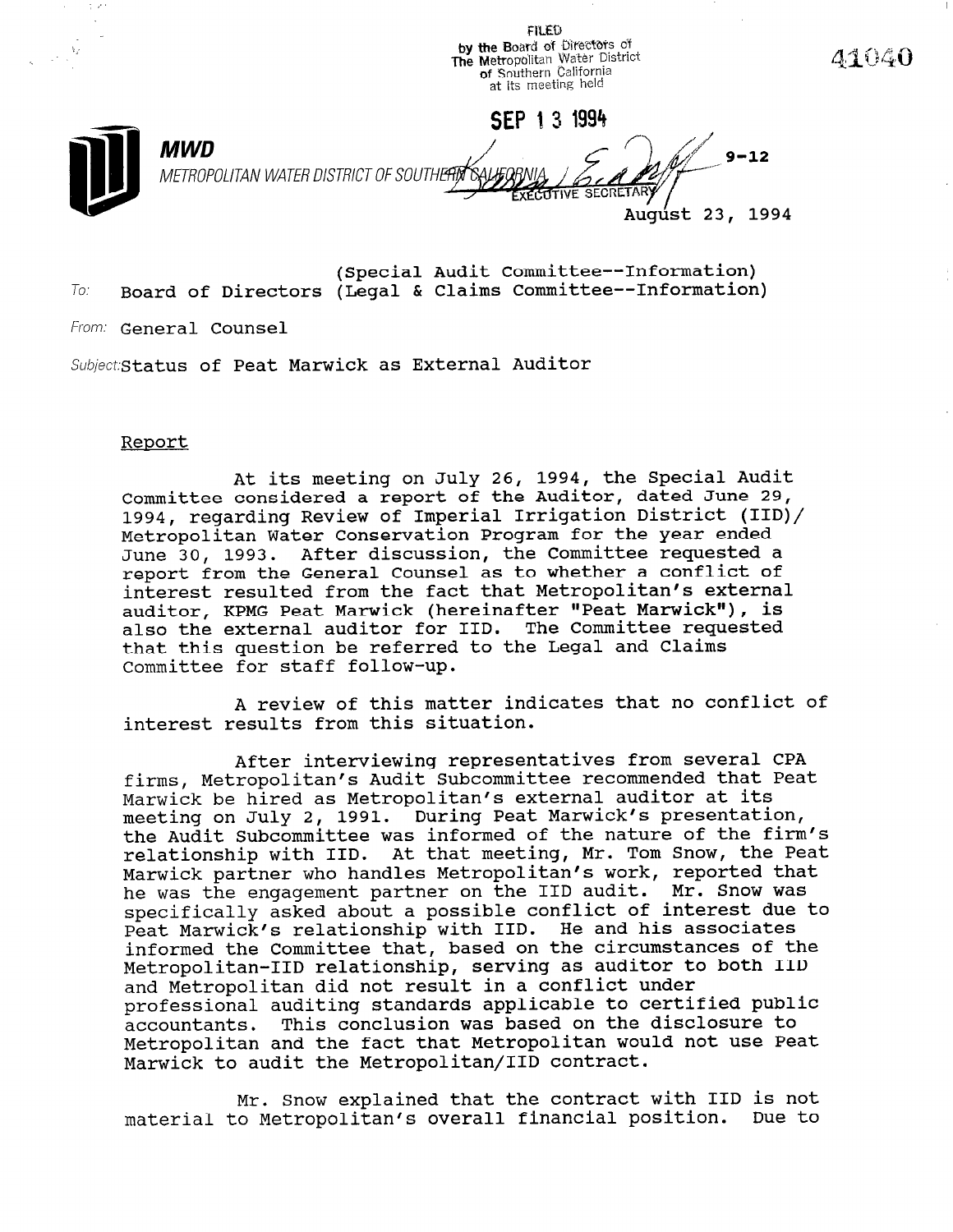Board of Directors -2- August 23, 1994

 $\sim 10^7$ 

Peat Marwick's relationship with IID, Metropolitan's Internal Auditor would and has assumed the responsibility for periodic audits of the contractual activities between Metropolitan and IID since the inception of Metropolitan's contract with IID. Under these circumstances a conflict situation does not arise.

The information provided by Peat Marwick representatives at the July 2, 1991 meeting is in accord with the Ethical Rules of the American Institute of Certified Public Accountants (hereinafter "AICPA"), which permit a client to hire a public accountant after being informed of the nature of iille a public accountant after being informed of the hatare the accountant's relationship with another entity which might be viewed as impairing the accountant's objectivity.<br>Ethical Rule 102 requires that:

'IIn the performance of any professional service, a member shall maintain objectivity and integrity, shall be free shall maintain objectivity and integrity, shall be free of conflicts of interest, and shall not knowingly misrepresent facts or subordinate his or her judgment to others."

The AICPA interpretation of Rule 102 further states that:

 $\mathcal{A}$  conflict of interest may occur if a member performs a member performs a member performs a member performs a member  $\mathcal{A}$ "A conflict of interest may occur it a member performs professional service for a client, or employer and the member or his or her firm has a significant relationship with other person, entity, product, or service that could<br>be viewed as impairing the member's objectivity. If this be viewed as impairing the member's objectivity. significant relationship is disclosed to and consent is obtained from such client, employer, or other appropriate parties, the rule shall not operate to prohibit the performance of the professional service. When making the disclosure, the member should consider Rule 301,<br>'Confidential Client Information.'" (Emphasis added.)

Rule 301 provides that a member "shall not d any confidential client information without the specific consent of the client."

In addition, at the July 2, 1991 meeting Peat Marwick pointed out that it had no "independence" problems with regard to its relationship with IID as its relationship with IID was limited to its role as outside auditor. Under the AICPA Rules, independence means that an accountant is not related in a